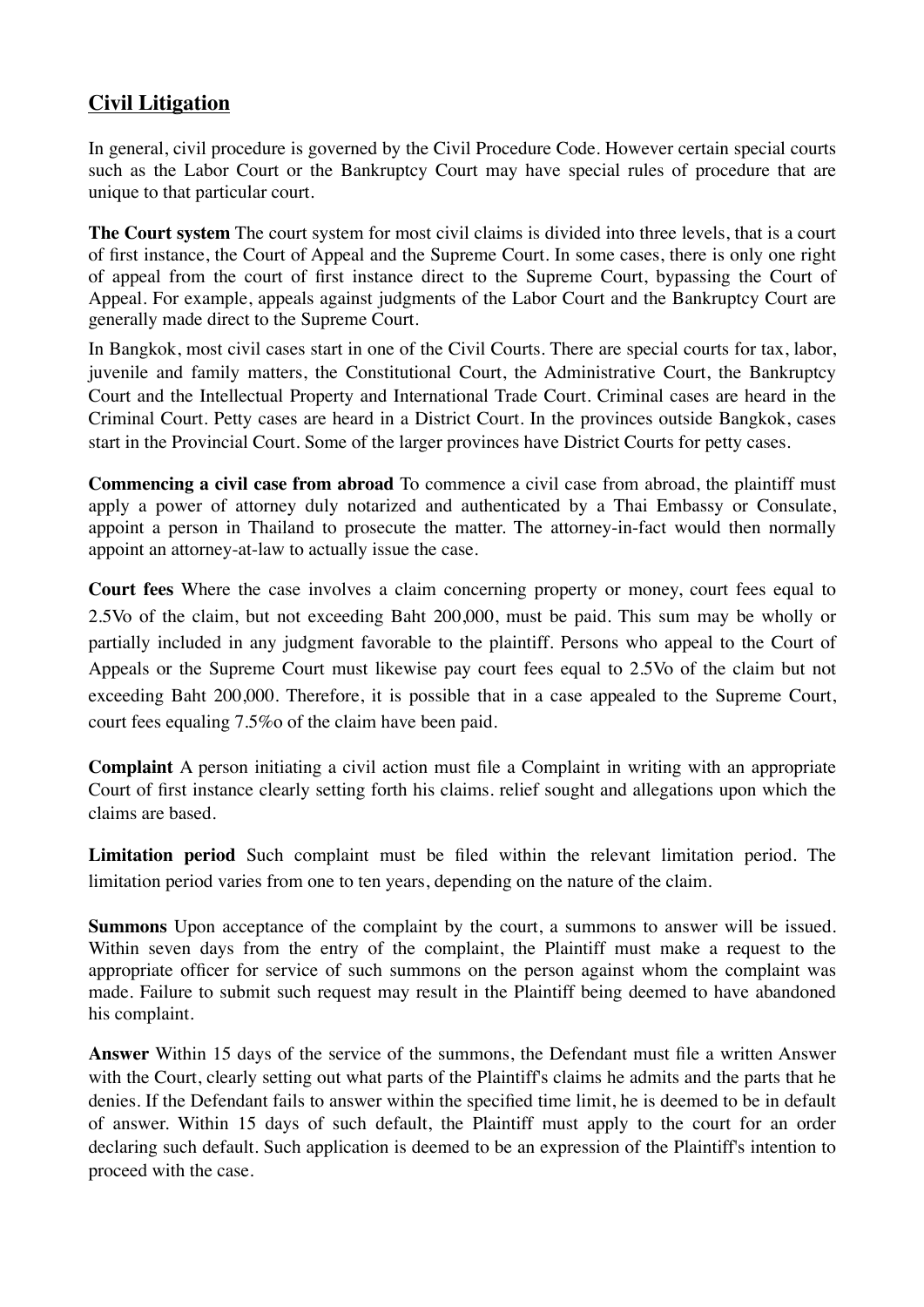**Counterclaim** When the Defendant files theAnswer, he may , make any counterclaim relating to relevant matters in the complaint. If a Counterclaim is filed, the plaintiff must file an Answer to the counterclaim within 15 days or within an extended period granted by the Court.

**Settlement** After the submission of the Complaint, theAnswer and the Answer to Counterclaim (if any), the court will fix a hearing date for the Settlement of Issues, and notify both parties not less than 30 days prior to the date of hearing. At the Settlement of Issues hearing, the court will decide, through examination of the pleadings, and the accounts of the parties, which issues are in dispute and which issues are not.

The Plaintiff or the Defendant may amend their claims, defenses, allegations or contentions in their pleadings, provided they apply to amend before the date of the Settlement of Issues hearing.

**Disclosure of documents** There are no procedural rules that enable a party to compel other parties to disclose relevant documents prior to trial. If a party believes that a person has documents in his possession that are relevant to the case, then he must apply to the Court for the issue of a subpoena against that person to produce such documents at the trial. If such documents are produced at trial, and time is necessary to consider their contents, then it is possible to apply for an adjournment on these grounds.

**First hearing** Once the Settlement of Issues hearing has been completed, the court will fix the first date for taking evidence. This will normally be one month to six weeks later. If on the first day of taking evidence either one of the parties fails to appear, and has not applied for an adjournment, such party will be deemed to be in default of appearance. If both parties are in default of appearance, the case will be dismissed. The Plaintiff may still commence fresh proceedings. If the Plaintiffs in default of appearance, the case will be dismissed. However, if the Defendant notifies the court that he desires to proceed with the case, the trial will proceed in the absence of the Plaintiff. If the Defendant is in default of appearance, the trial will proceed in the absence of the Defendant.

During this phase of the trial, tactics are often used to delay the process of the case. After the first hearing to take evidence, the case will be adjourned for four to six weeks, for another day of taking evidence, and so on. It can therefore be seen that a trial which lasts for eight days of evidence, may take 12 months for the taking of evidence to be completed.

**Evidence** Oral evidence may be given by any person who has directly and personally seen or heard, or has knowledge of the facts relevant to the adjudication of the case. All court proceedings are required to be conducted in the Thai language, except in some special courts, such as the Intellectual Property and International Trade Court, where the court may permit the trial to be conducted in English. Documents made in a foreign language must be translated into Thai. Only original documents are admissible in evidence, except where:

. All parties concerned agree that a copy of the document is correct

. The original cannot be produced through no wailful default by either party (here, a copy or oral evidence of the contents may be admitted)

. The original document is in the possession of or under the control of a Thai government official and may be produced only with the prior permission from such official (here, it may be sufficient to produce a copy of or extract from the document certified by the appropriate official).

## **Appeals**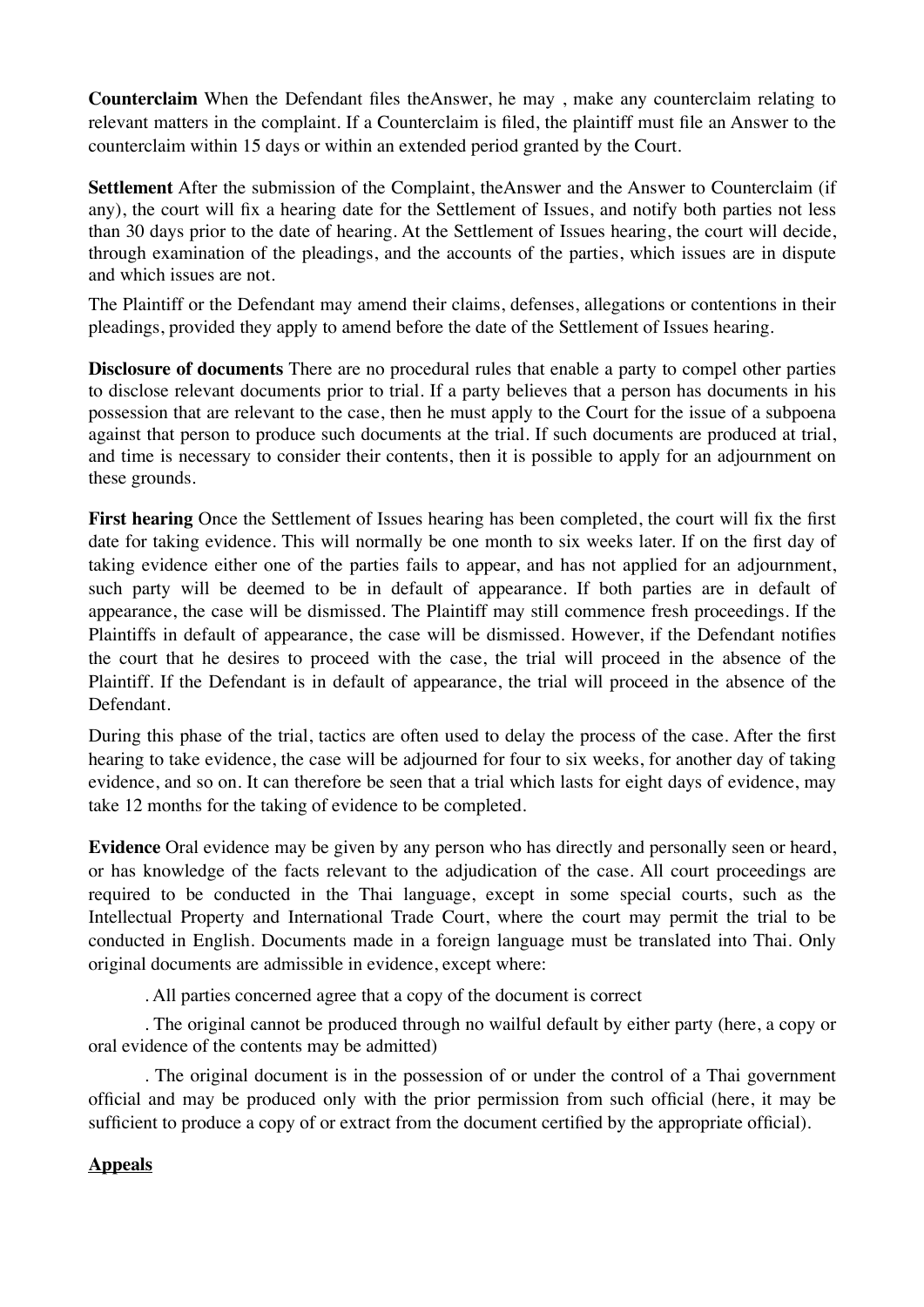**Petition for appeal** Generally, any judgment rendered by the Court of first instance may be appealed against, by the party against whom the judgment is rendered, or by any party to the action who is not satisfied with the result. In the Civil Court, no appeal can be made in cases involving money or property where the amount in controversy is less than Baht 20,000.

An appeal must be lodged within one month from the date of judgment by filing a written Petition with the Court of first instance which issued the judgment. Usually, the Appellant must deposit sufficient money (or satisfactory security) to cover the judgment debt, if he is the judgment debtor, and any future court costs.

**Court of Appeal** The Court of first instance will then transfer the matter to the Appeal Court. The Court of Appeal will make its decision based solely upon the documents forwarded by the Court of first instance, the Petition of Appeal, and the Respondent's Answer to the Petition of Appeal. No new evidence can be submitted. Verbal argument is generally not permitted, except with certain circumstance. A judgment by the Appeal Court is likely to take between one to two years.

**Decision on appeal** Once it has examined the case, the Court of Appeal may:

. Declare the lower court's judgment invalid and remit the case to the lower Court with an order to enter a judgment as specified by the Court of Appeal.

. Deliver the judgement itself.

. Remit the case to the lower court for a new trial. . Uphold the judgment of the lower court.

Note that in some cases, appeals from the Court of first instance are made direct to the Supreme Court, and bypass the Court of Appeal.

**Supreme Court** Once judgment has been given by the Court of Appeal, or in cases where the right of appeal from the Court of first instance is made direct to the Supreme Court, either party may lodge an appeal to the Supreme Court. Appeals from the Court of Appeal to the Supreme Court may be made only on an issue"of law where the matter in controversy, in cases involving money or property exceeds Baht 50,000. The Supreme Court will review the appeal. Its judgment will be based solely on the Petition for Appeal and other written documents forwarded by the lower court(s). No new evidence may be submitted. The judgment of the Supreme Court is final. Proceedings in the Supreme Court may last from 18 months to two years

**Enforcement of judgement** Once a final judgment has been given, a decree of judgment will be issued. Generally, the Court will specify a period of one month from the time of service or acknowledgement of judgment, within which the decree must be complied with.

**Writ of execution** When the period of time to comply with the judgment has elapsed and the judgment debtor has not paid the judgment debt or otherwise complied with the judgment. the judgment creditor may apply for a writ of execution. This will enable an executing officer to secure adequate money for payment of the judgment through seizure or attachment of property belonging to the judgment debtor. A writ of execution is valid for 10 years.

**Court fees** Court fees are as set out in the Civil Procedure Code:

For issuing the complaint:2.5% of the amount claimed, subject to a maximum fee of Baht 200,000.

. For issuing a summons or writ: these fees are calculated at the rate set out in the Civil Procedure Code. They are relatively small.